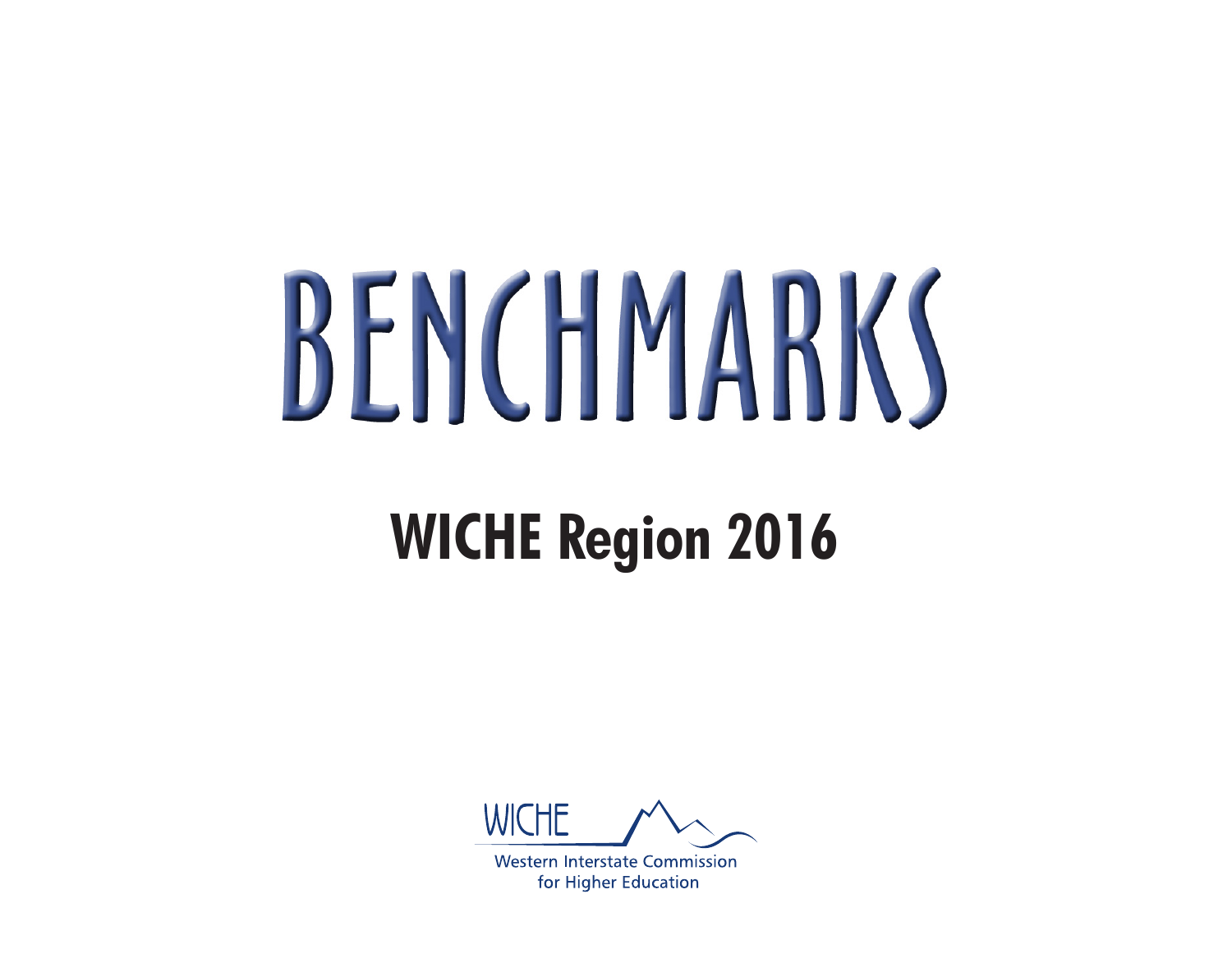## Figure 1. The Educational Pipeline

Based on the most recent available data, for 2010, 26 out of 100 ninth graders in the West do not finish high school and an additional 31 do not go on to college. Only 19 graduate on time from college. Nationally, about 27 out of 100 ninth graders do not finish high school and 28 more do not go on to college. About 22 graduate on time from college.

| 17           | 18   | 19   | Share that<br>graduates from<br>college                   | 21   | 22   | 22   |
|--------------|------|------|-----------------------------------------------------------|------|------|------|
| 23           | 23   | 23   | Attrition during<br>college                               | 22   | 22   | 22   |
| 31           | 30   | 31   | <b>Attrition</b><br>between high<br>school and<br>college | 26   | 26   | 28   |
| 29           | 29   | 26   | <b>Attrition from</b><br>9th to 12th<br>grade             | 31   | 31   | 27   |
| 2006         | 2008 | 2010 |                                                           | 2006 | 2008 | 2010 |
| <b>WICHE</b> |      |      |                                                           |      | U.S. |      |

Note: Data are approximate in order to ensure that each state's sum equals 100.

Source: National Center for Higher Education Management Systems (NCHEMS), www.higheredinfo.org, *Student Pipeline - Transition and Completion Rates from 9th Grade to College*, as of October 27, 2016.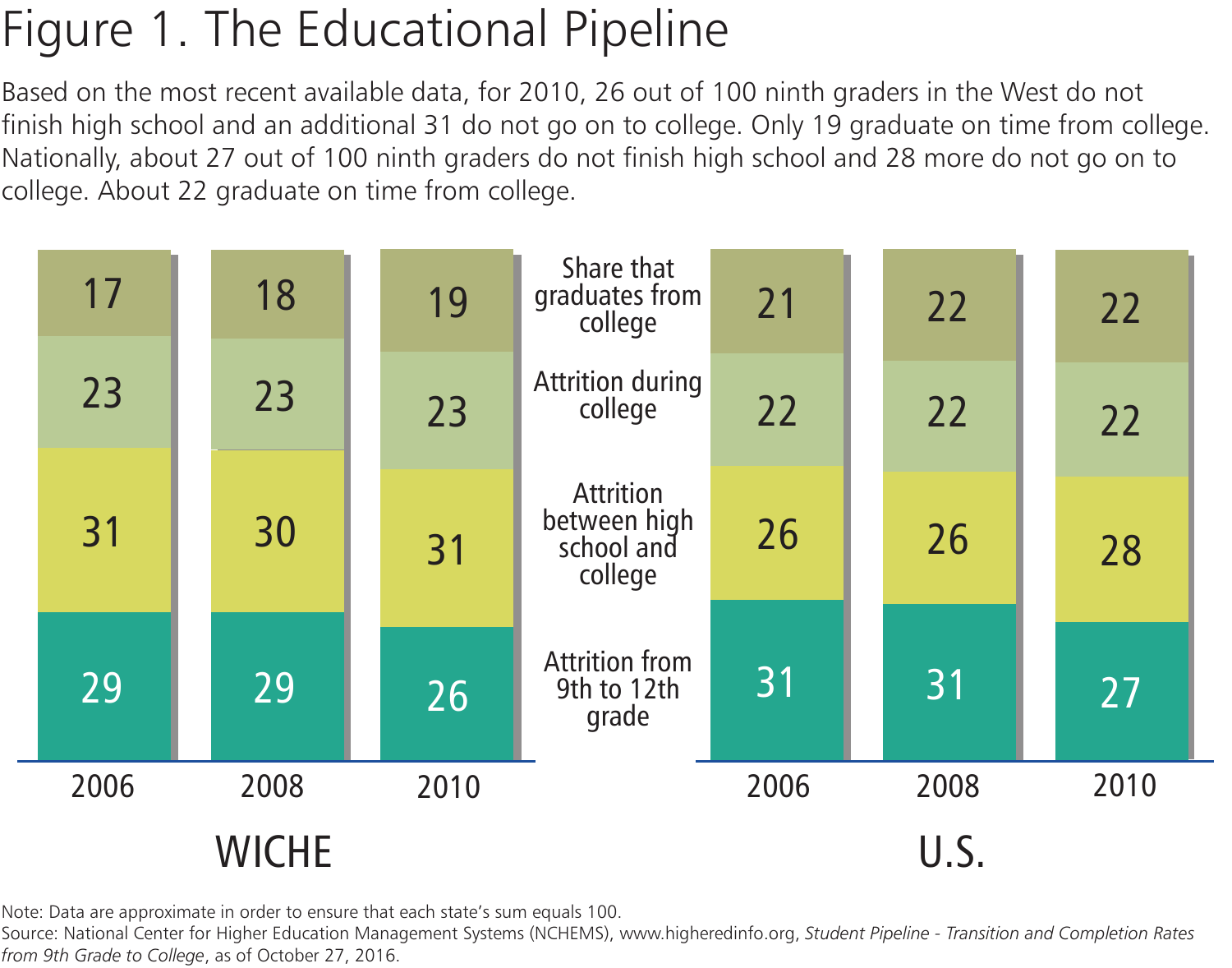#### Figure 2. Adult Enrollment

The Western region consistently surpasses the U.S. on the enrollment of adult students as undergraduates as a percent of the total adult population. After recent upticks presumably related to the recessionary economy, the U.S. ratio was down in 2013, while it continued to increase slightly in the West.



*Notes:* Data are undergraduate students age 25-49 enrolled for credit at degree-granting, non-profit, Title IV-eligible, public and private two- and four-year institutions. Enrollment by age is mandatory for reporting only in odd-year IPEDS collection cycles.

Sources: National Center for Education Statistics (NCES), Intergrated Postsecondary Education Data Systems (IPEDS), *Fall Enrollment Survey*. U.S. Census Bureau, *Population Estimates*. WICHE calculations. Most recent available data as of November 2, 2016.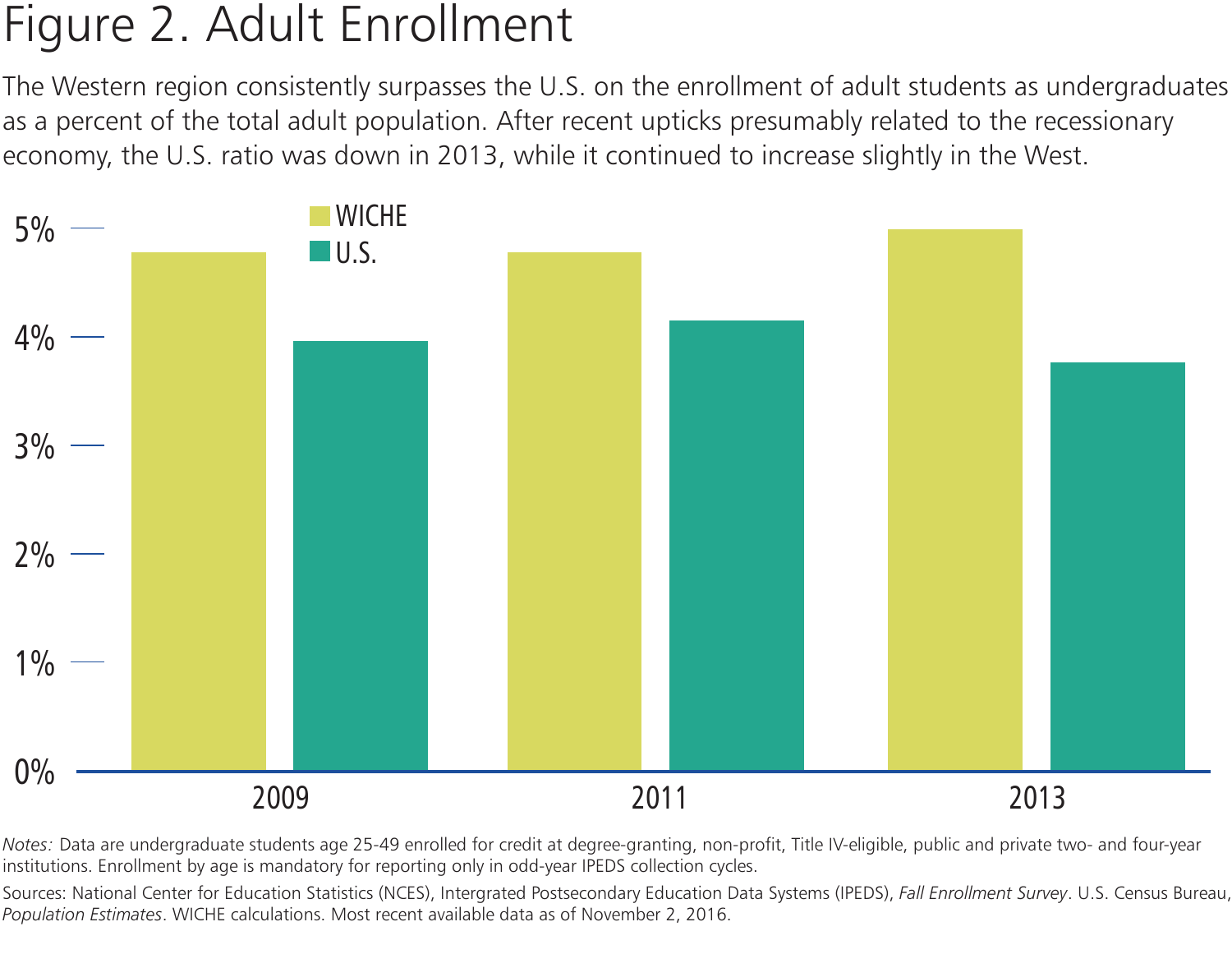#### Figure 3.Progression from 9th Grade to HS Graduation

In the West, successfully progressing from ninth grade to high school graduation varies starkly by race/ ethnicity. The most recent data shows progress over time for each race/ethnicity, but most notably for Hispanic students. But, disparities remain for American Indian/Alaska Native, Black non-Hispanic and Hispanic students.

 $100\%$  —



*Notes:* Completers are those who received a high school diploma; GED recipients are not included. Detailed information about the data used and change in race/ethnicity categories over time is available in Appendix C of the *Knocking at the College Door* report at [www.wiche.edu/knocking](http://www.wiche.edu/knocking).

*Sources:* National Center for Education Statistics (NCES), *Common Core of Data* (data available as of October 2015). WICHE, *Knocking at the College Door: Projections of High School Graduates*, 2016.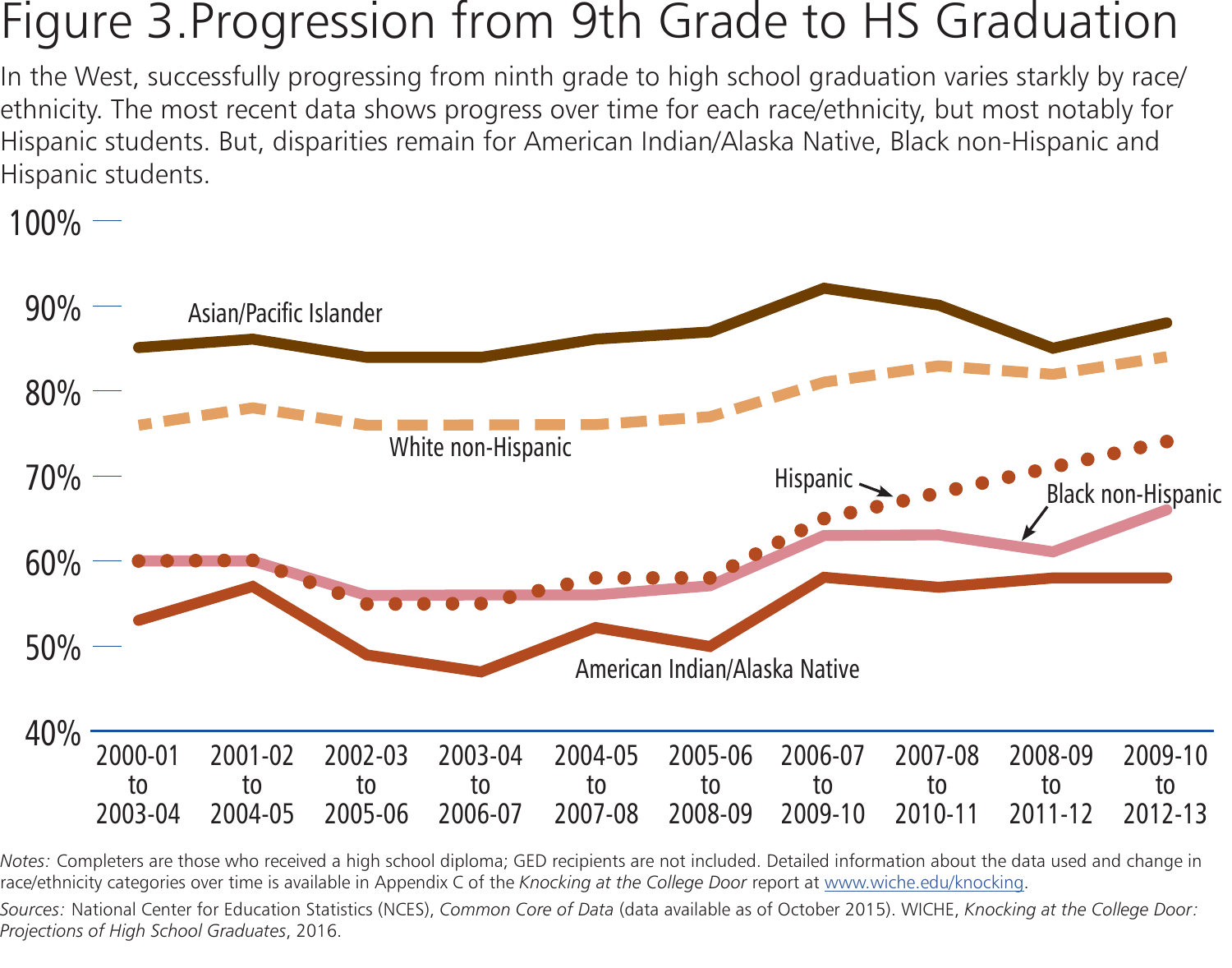## Figure 4. Undergraduate Enrollment

The West in 2014 enrolled higher proportions of students of Asian/Pacific Islander, White non-Hispanic, Black non-Hispanic, and Hispanic than their proportional share of the general population. The West improved its enrollment rate among Hispanics and Blacks over 2004, but enrollment proportions for American Indians/Alaska Natives declined.



of members of each race/ethnic group in the total population. Students from the unknown race/ethnic group and nonresident aliens are not counted in the population of full-time undergraduate students. Members of two or more races and "other" races are counted in the total population.

*Sources:* National Center for Education Statistics (NCES), Integrated Postsecondary Education Data System (IPEDS), *Fall Enrollment Survey*; U.S. Census Bureau Population Estimates.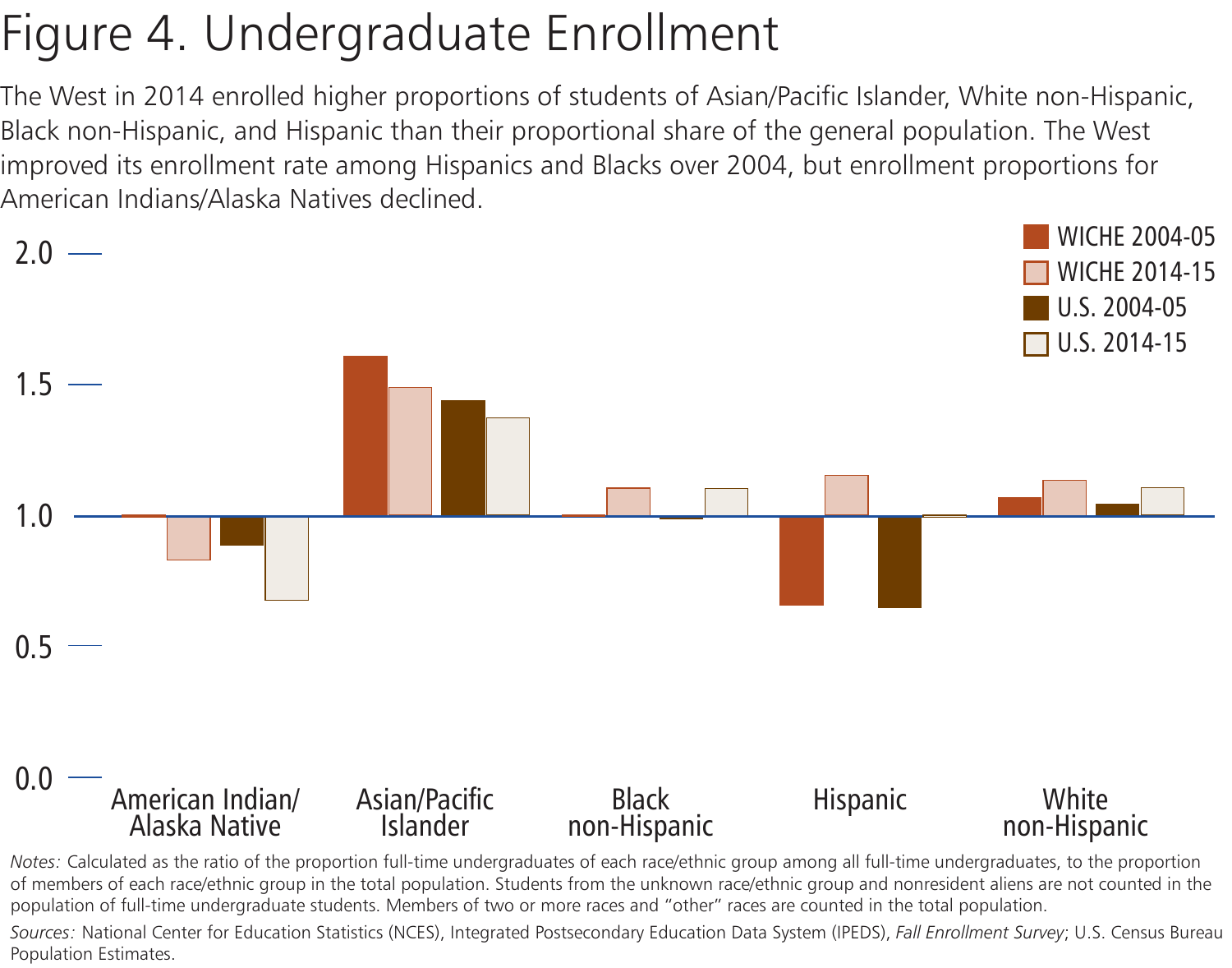#### Figure 5. Bachelor's Completion

In 2014-15, the West awarded proportionately fewer bachelor's degrees to students from Black non-Hispanic, Hispanic, and American Indian/Alaska Native backgrounds, as compared to each group's share of the general population. The West improved the most among Hispanics when comparing to bachelor's completion in 2004, whereas completion rates declined among American Indians/Alaska Natives.



*Notes:* Calculated as the ratio of the proportion of the bachelor's degrees awarded to members of each race/ethnic group among all bachelor's degrees awarded to the proportion of members of each race/ethnic group in the total population. Students from the unknown race/ethnic group and nonresident aliens are not counted in the population of full-time undergraduate students. Members of two or more races and "other" races are counted in the total population.

*Sources:* National Center for Education Statistics (NCES), Integrated Postsecondary Education Data System (IPEDS), *Completions Survey*; U.S. Census Bureau Population Estimates.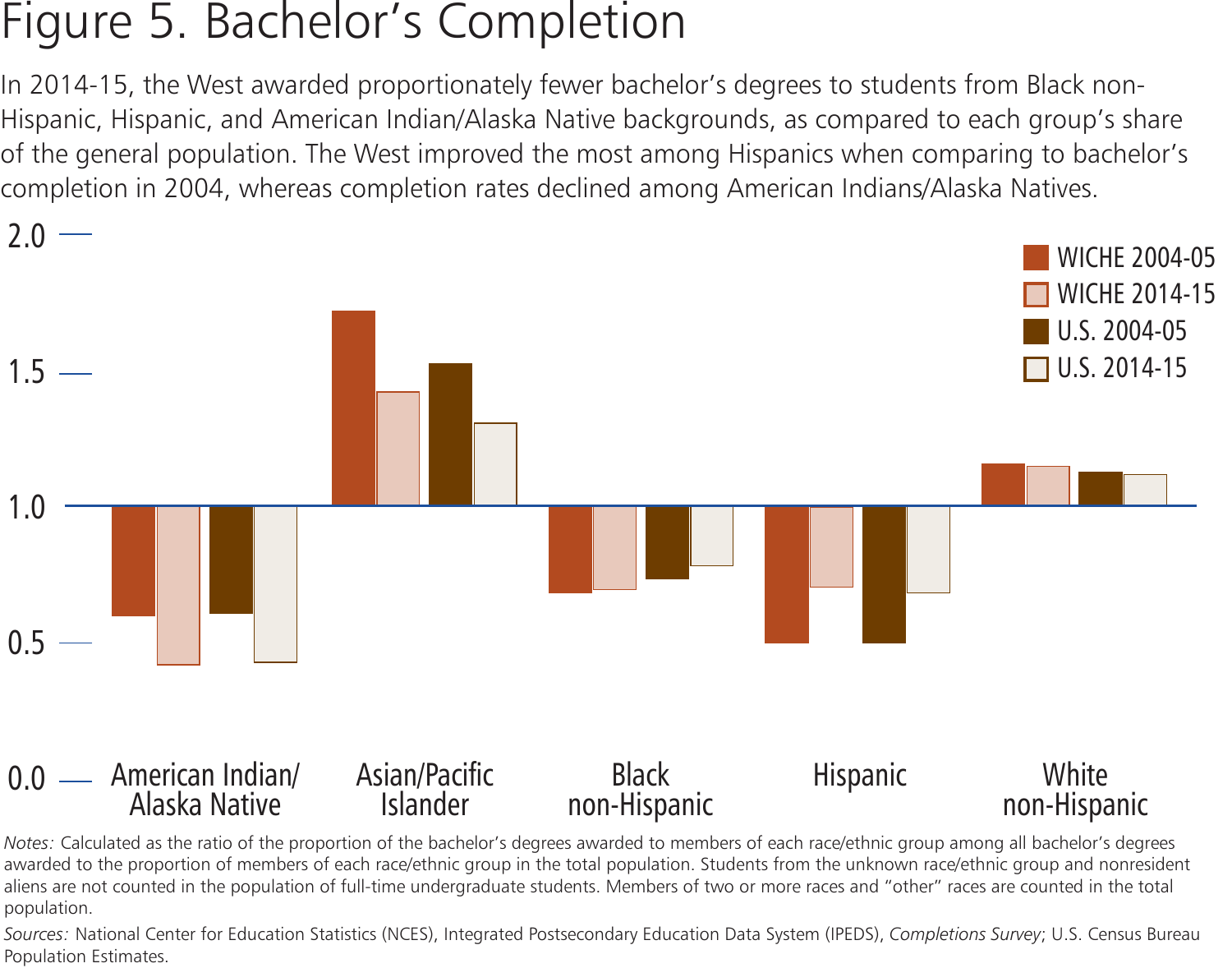#### Figure 6. Pell Receipt vs. Poverty

Poverty rates among youth approaching traditional college age in the West were slightly lower than the nation in 2014. But, the West lagged the nation in the share of Pell recipients among undergraduates during the corresponding academic year. These ratios and Figure 11 attempt to measure access and affordability for low-income populations, albeit imperfectly due to data limitations (some data initiatives underway may provide better data in future years). Regardless, the nation and the West will struggle to serve underresourced students as predicted by ongoing demographic and economic shifts.



*Notes:* Total undergraduate enrollment at degree-granting, Title IV-eligible, non-profit two- and four-year institutions, excluding U.S. service academies. Pell data are available for Northern Marianas College, the Commonwealth's only public institution, but ACS data are not; therefore, the WICHE averages do not include the Northern Mariana Islands.

*Sources:* National Center for Education Statistics (NCES), Integrated Postsecondary Education Data System (IPEDS), *Fall Enrollment Survey*; Pell data from the U.S. Department of Education's Office of Postsecondary Education; U.S. Census Bureau, *American Community Survey 2014*, Table B17001: "Poverty status in the past 12 months by sex by age", 1 year estimates.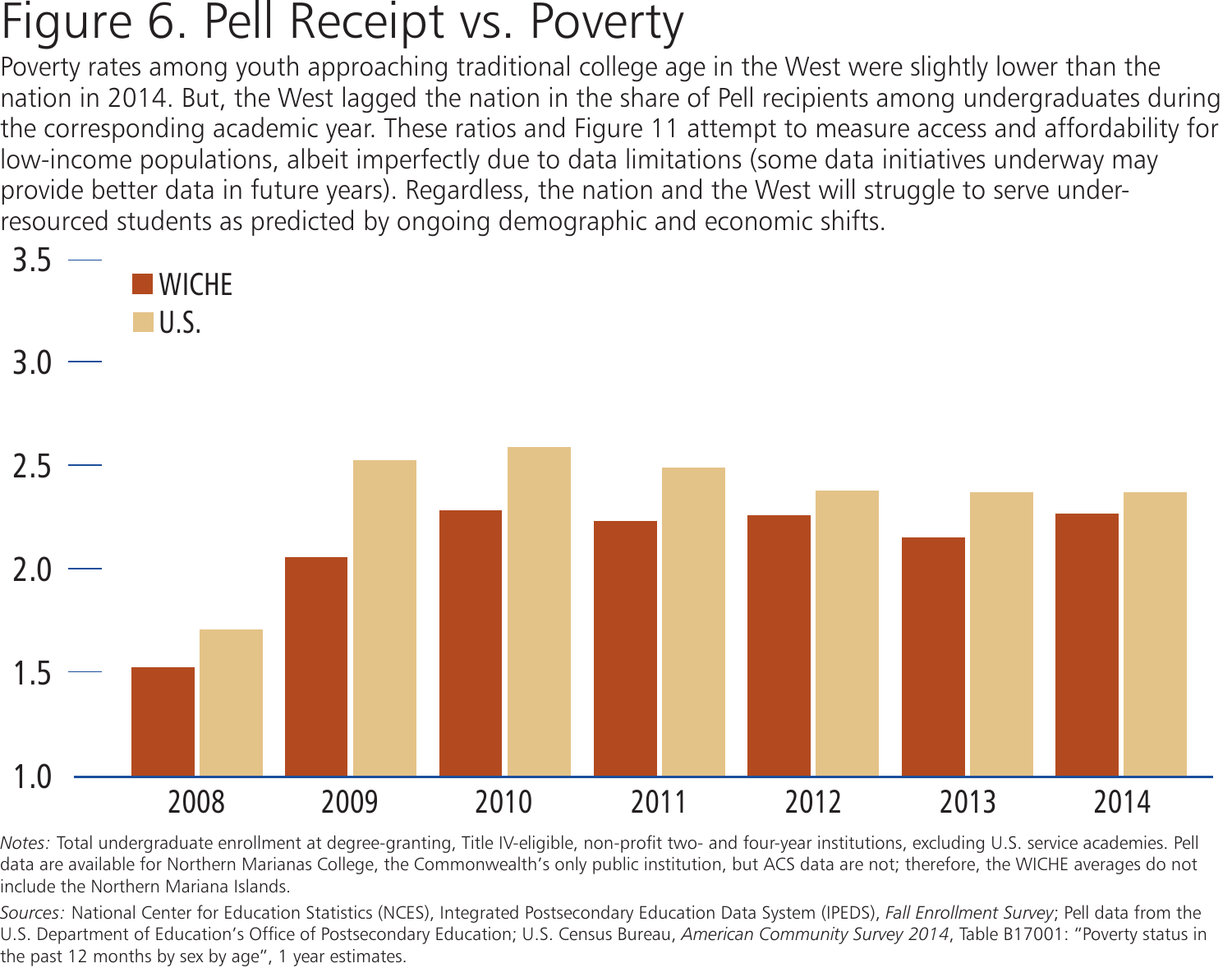## Figure 7. Public Undergraduate Tuition & Fees

In the past decade, the average tuition and fees published price at public four-year institutions in the West has increased 86%, and 60% at public two-year colleges. Increases in the last several years are moderate compared to prior years but continue to trend upward.



*Source:* Western Interstate Commission for Higher Education, *Tuition and Fees in Public Higher Education in the West.*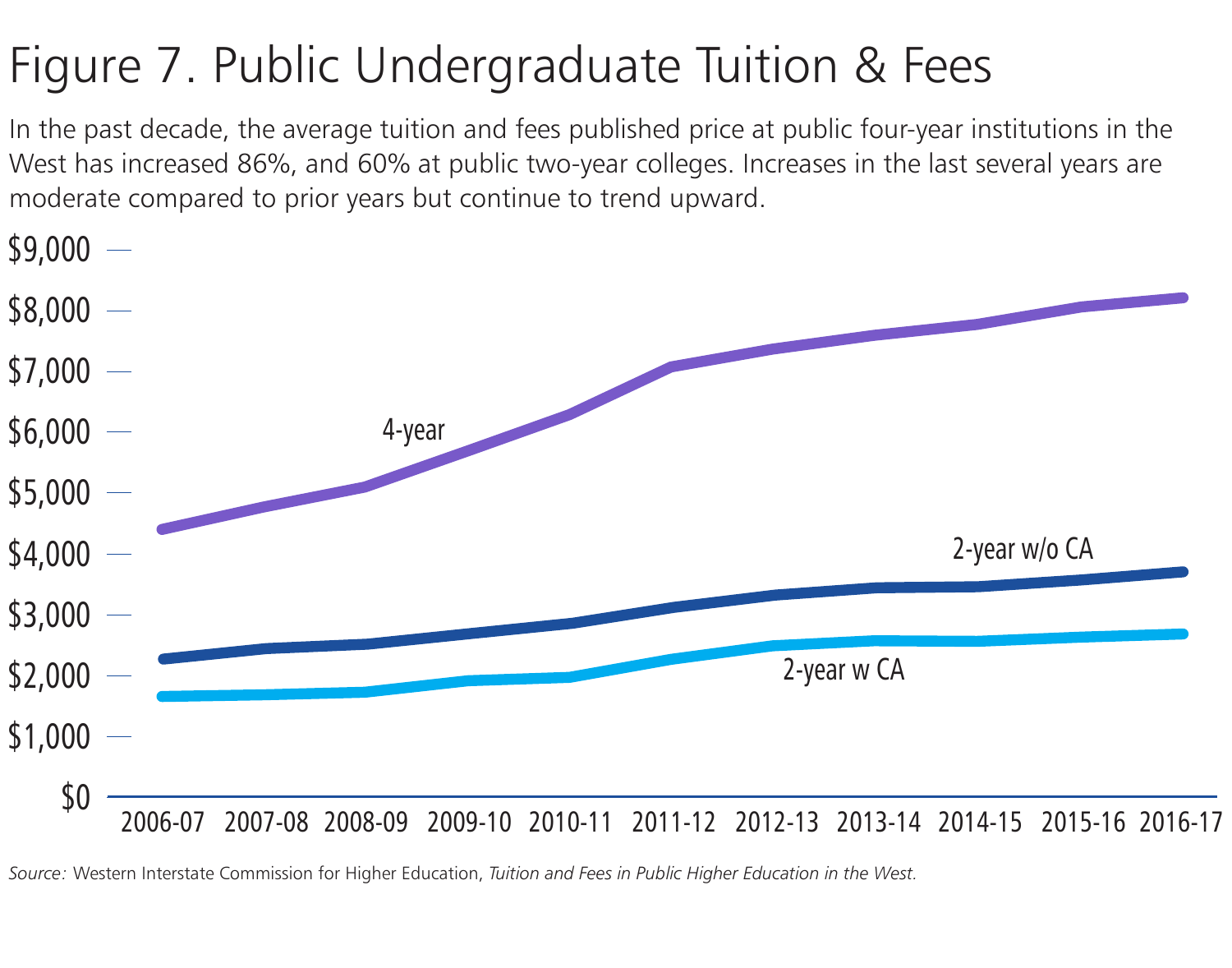#### Figure 8. Ratio of Tuition & Fees to Household Income

The ratio of household income to average published tuition and fees at public institutions has increased dramatically over the past decade at all institutional types.



*Notes:* Tuition and fees amounts are the simple average of the amounts charged to resident undergraduates at institutions within each state, by institution type based on Carnegie Classifications (2010). The WICHE average median household income was calculated as a simple average of the 15 member states. The WICHE regional ratio of tuition and fees at public two-year institutions to median household income was calculated with and without California two-year colleges because the large number of two-year institutions and the historically low matriculation fee structure distort regional patterns.

*Source:* Western Interstate Commission for Higher Education, *Tuition and Fees in Public Higher Education in the West*. U.S. Census Bureau, Table H-8: Median household income by state: 1984 to 2015. Accessed 10/27/2016 from http://www.census.gov/hhes/www/income/data/statemedian/.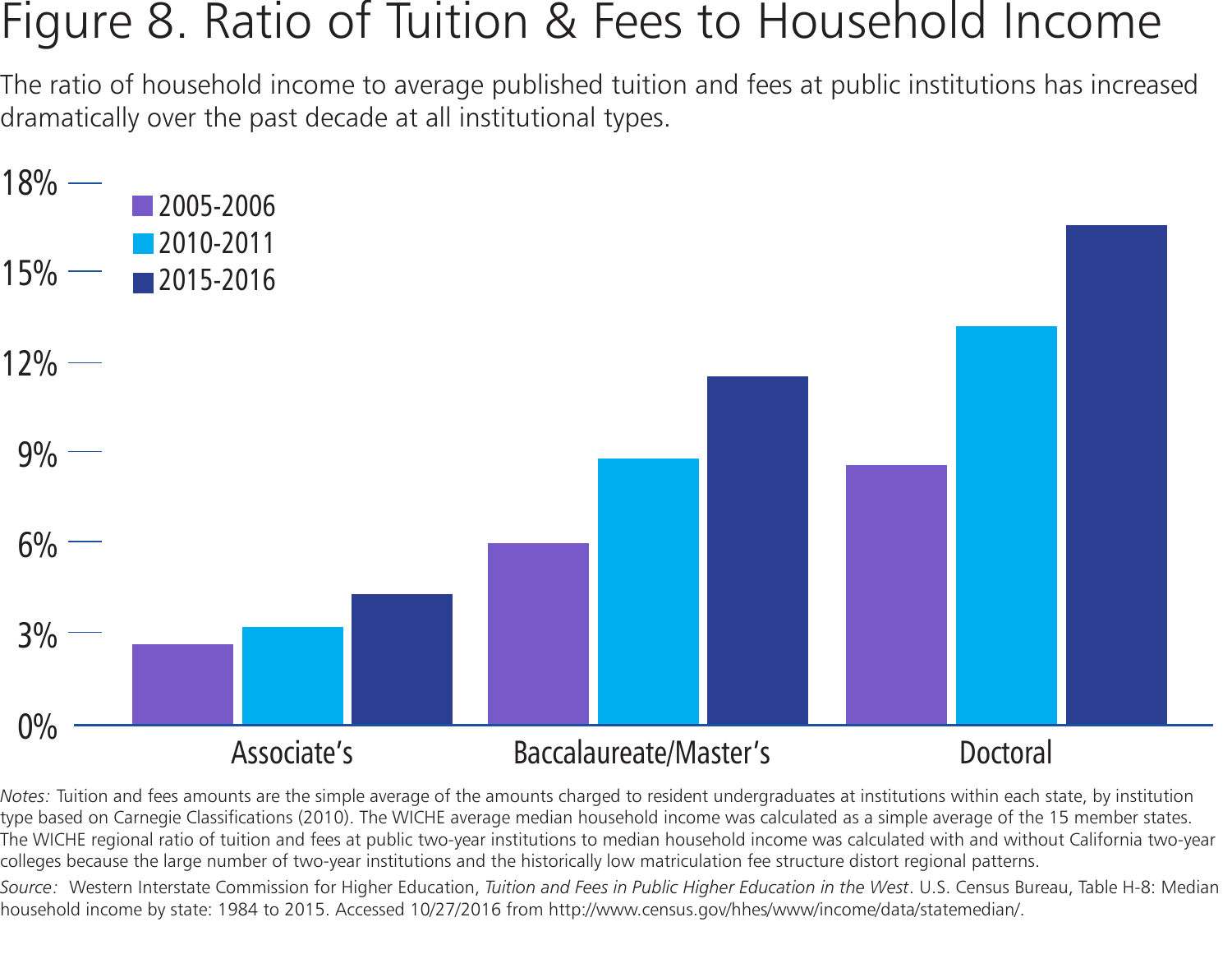## Figure 9. Grant Aid per FTE

The amount of total grant financial aid per FTE in the region's public institutions increased almost 50% between 2007-08 and 2010-11, but fell back slightly (6%) from 2011-12 to 2013-14.



*Notes:* Data are for grant aid expenditures, not including discounts and allowances, from all sources at public institutions only. Data not available for the Commonwealth of the Northern Marianas Islands

*Source*: National Center for Education Statistics, IPEDS, *Finance and Enrollment Surveys*, 2007-2014.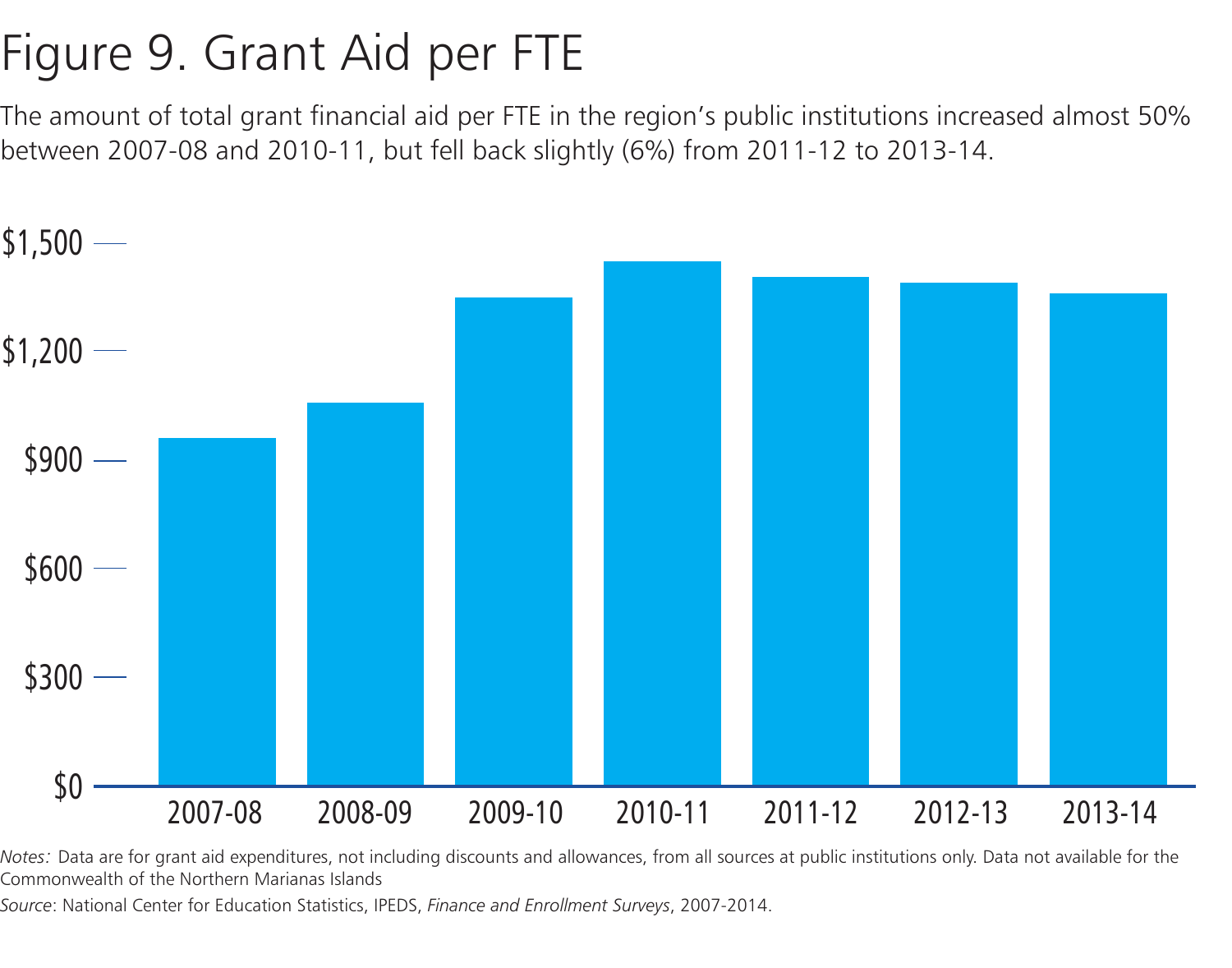## Figure 10. Need-Based Aid

In the West, state need-based grant aid to undergraduates per FTE increased about 10% between academic years 2013-14 and 2014-15. Grant aid per FTE in the West was up 60% over five years prior, compared to a 25% increase for the U.S. over that period.



*Notes:* FTE data are for Title IV-participating, degree-granting, public and independent two- and four-year institutions only and are calculated full-time undergraduate enrollment plus 1/3 part-time undergraduate enrollment.

*Source*: National Association of State Student Grant and Aid Programs. National Center for Education Statistics (NCES), *IPEDS Fall Enrollment Survey*. WICHE calculations.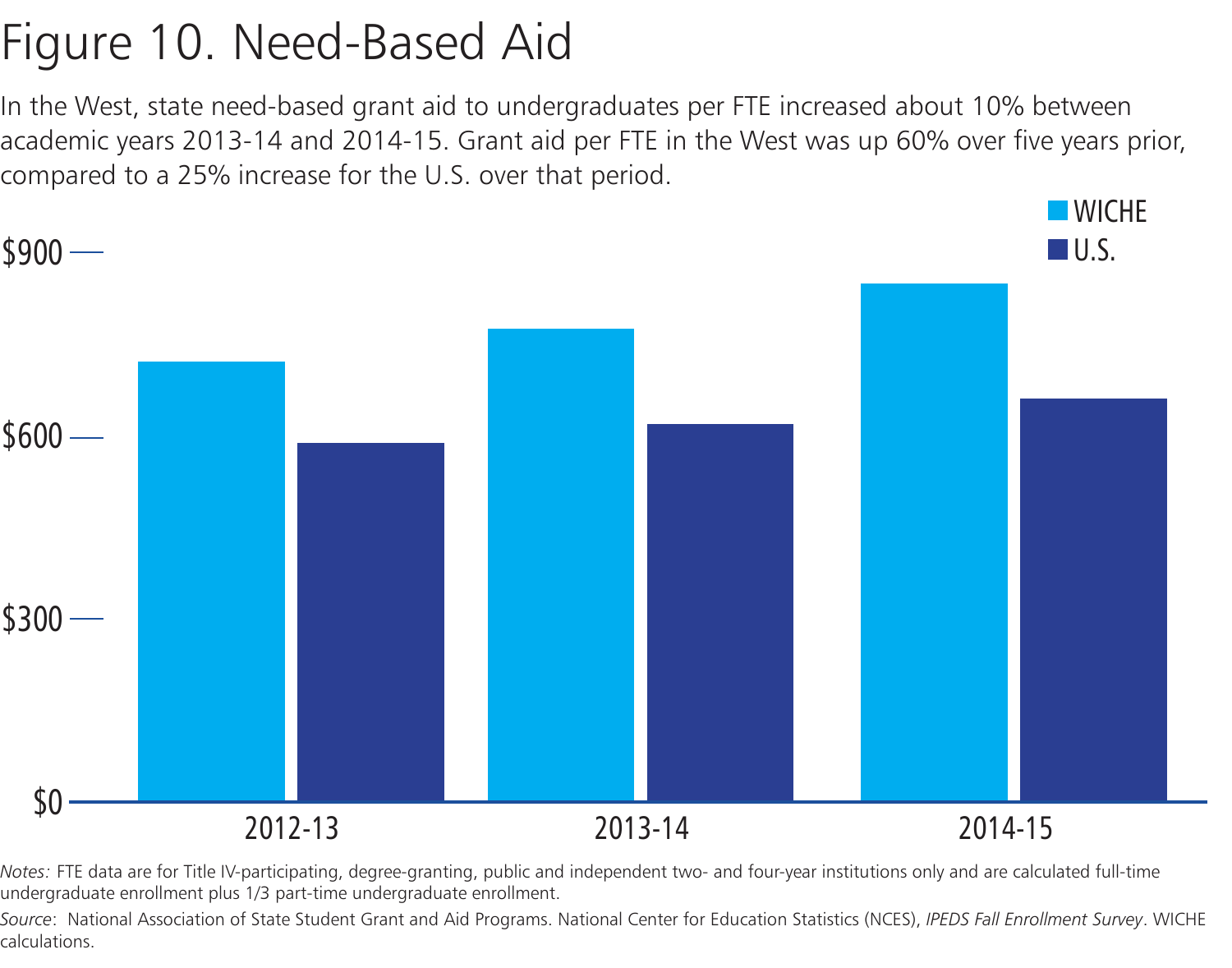## Figure 11. Federal Grant Aid

The share of the full-time entering cohort of students in the West receiving federal financial aid (mainly Pell grants) climbed dramatically during the recession years through 2010-11, and has decreased slightly in the years since.



*Notes:* Data are for public institutions, excluding U.S. service academies. Federal grant aid includes grants awarded principally through the Pell Grant and SEOG programs, but also includes educational assistance grants awarded through the Veteran's Administration, Department of Labor, and other federal agencies. The WICHE average includes the data for the Commonwealth of the Northern Marianas' sole public institution of higher education, Northern Marianas College. *Source:* National Center for Education Statistics (NCES), Integrated Postsecondary Education Data System (IPEDS), *Student Financial Aid Survey*.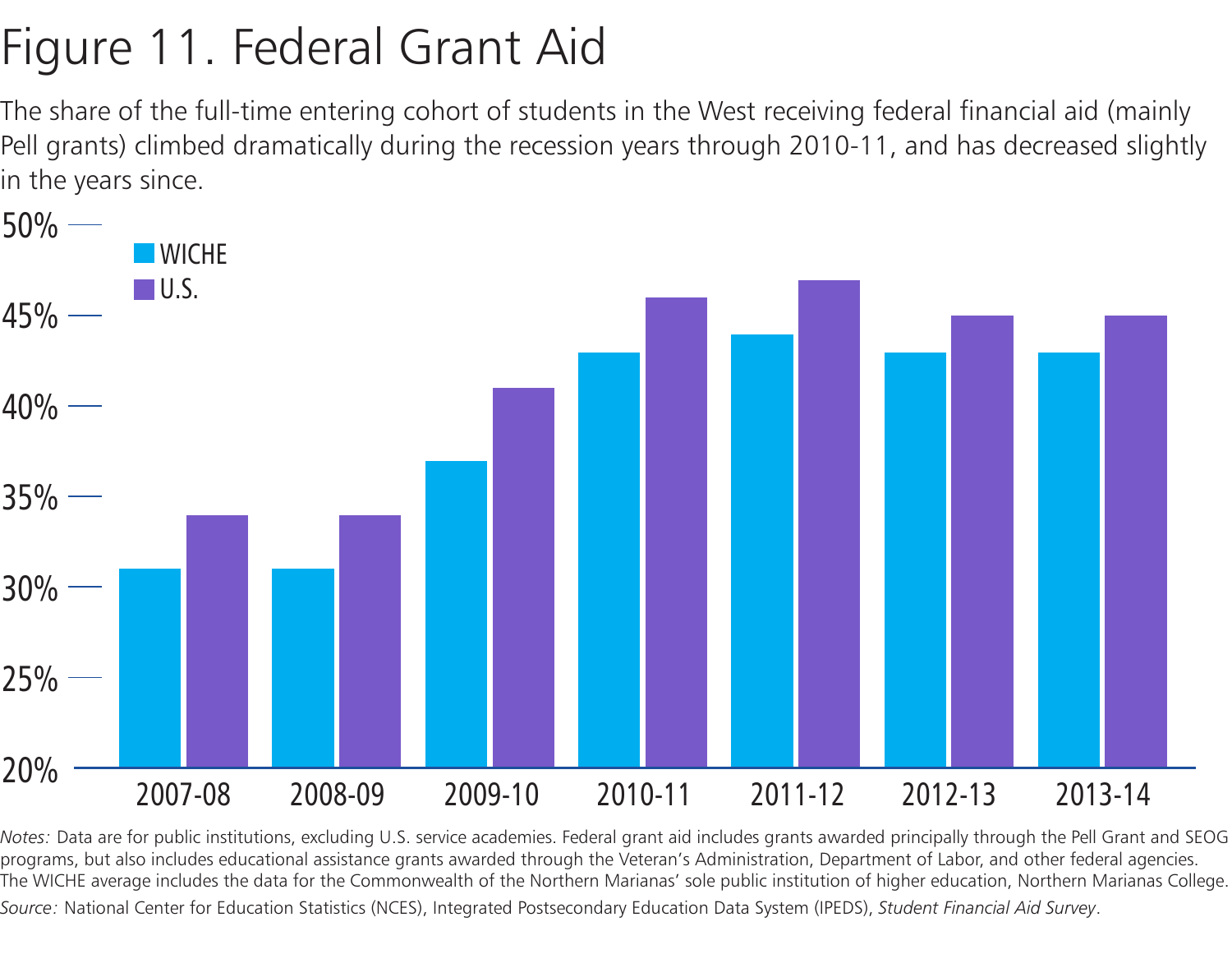## Figure 12. WUE Savings

Savings to families and/or students through participation in WICHE's Western Undergraduate Exchange (WUE) program have grown substantially in the last several years.



*Source:* Western Interstate Commission for Higher Education.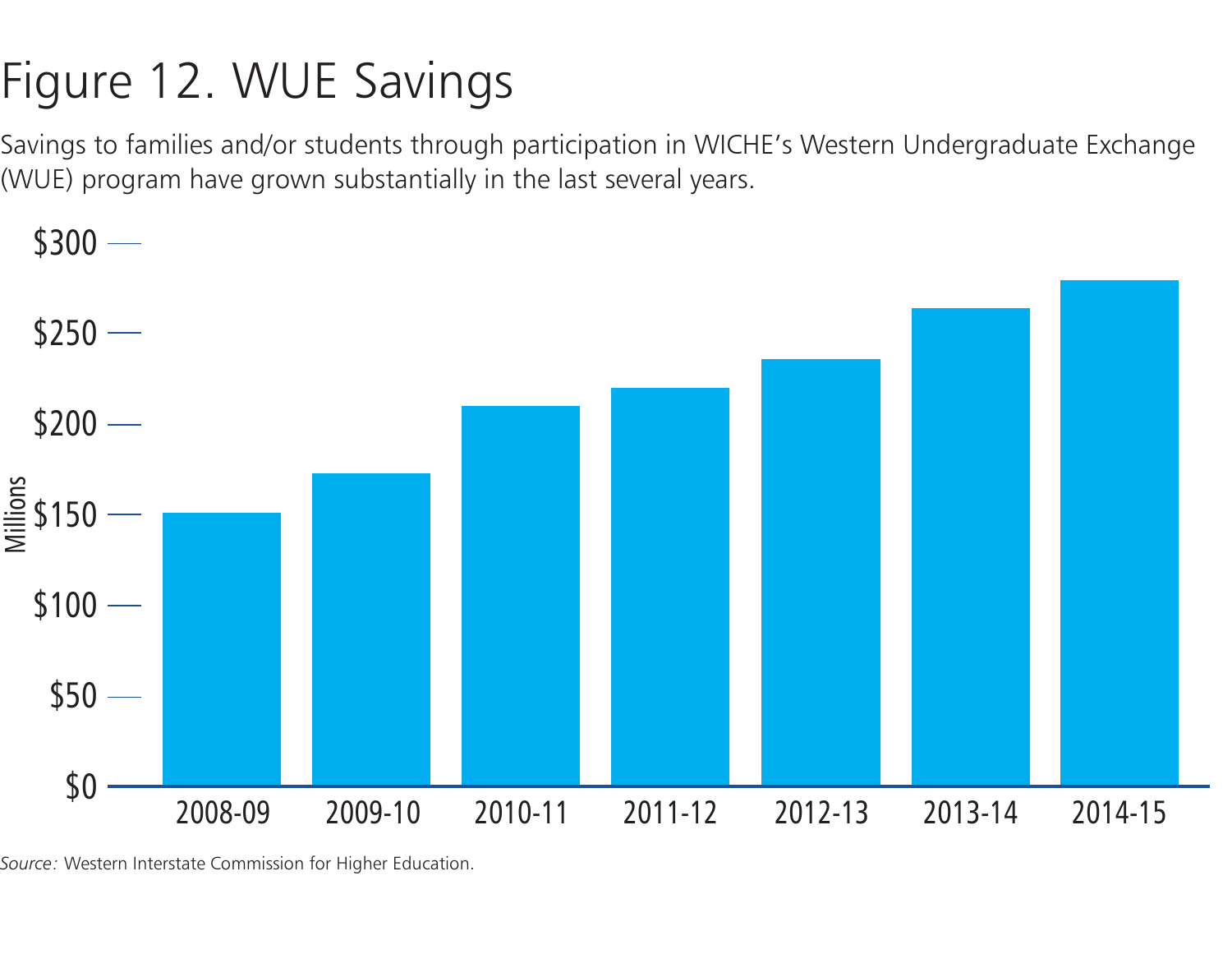## Figure 13. State Appropriations per FTE

State appropriations per FTE in the region showed an increase of 5% in FY 2015 over the previous year, and by FY 2015 they had returned to about 90% of pre-recession levels.



*Notes*: Data are adjusted for enrollment mix, cost of living, and inflation. Inflation-adjusted using the Higher Education Cost Adjustment (HECA, 2015 Dollars). *Source*: State Higher Education Executive Officers, *State Higher Education Finance Survey*.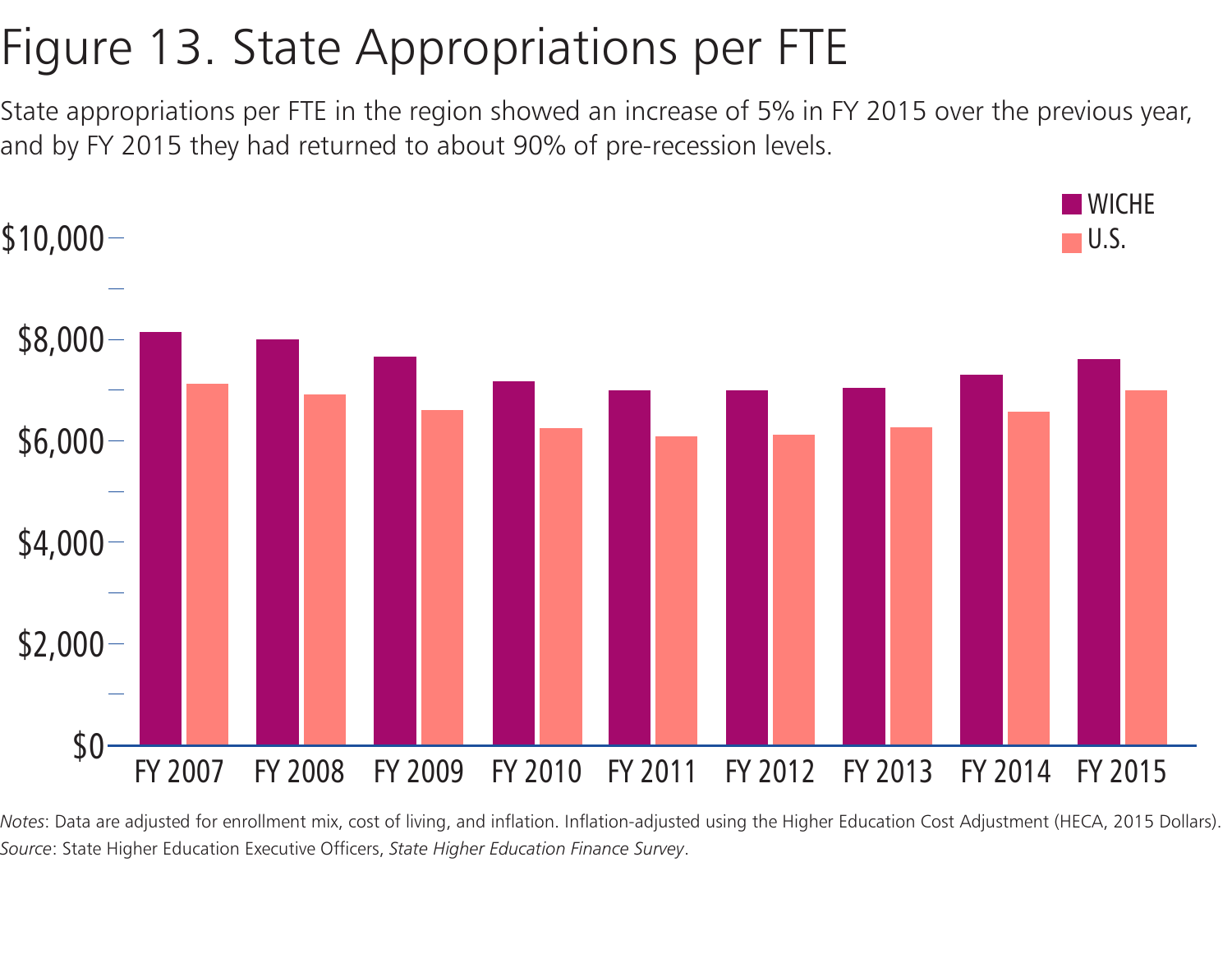## Figure 14. Revenues per FTE

Net tuition and fees in the West accounted for 41% of total revenue from appropriations and tuition and fees per FTE in FY 2015, compared to 30% in FY 2008.



*Note:* Data are adjusted for enrollment mix, cost of living, and inflation. Inflation-adjusted using the Higher Education Cost Adjustment (HECA, 2015 Dollars). "State and Local Net Educational Appropriations" are state tax and non-tax support not including support to independent institutions. "Net Tuition and Fees Revenues" do not include discounts or waivers, state-funded student financial aid, and medical student tuition revenues. FTEs do not include medical students. WICHE values are calculated as the average of the member states.

*Source:* State Higher Education Executive Officers, *State Higher Education Finance Survey*.